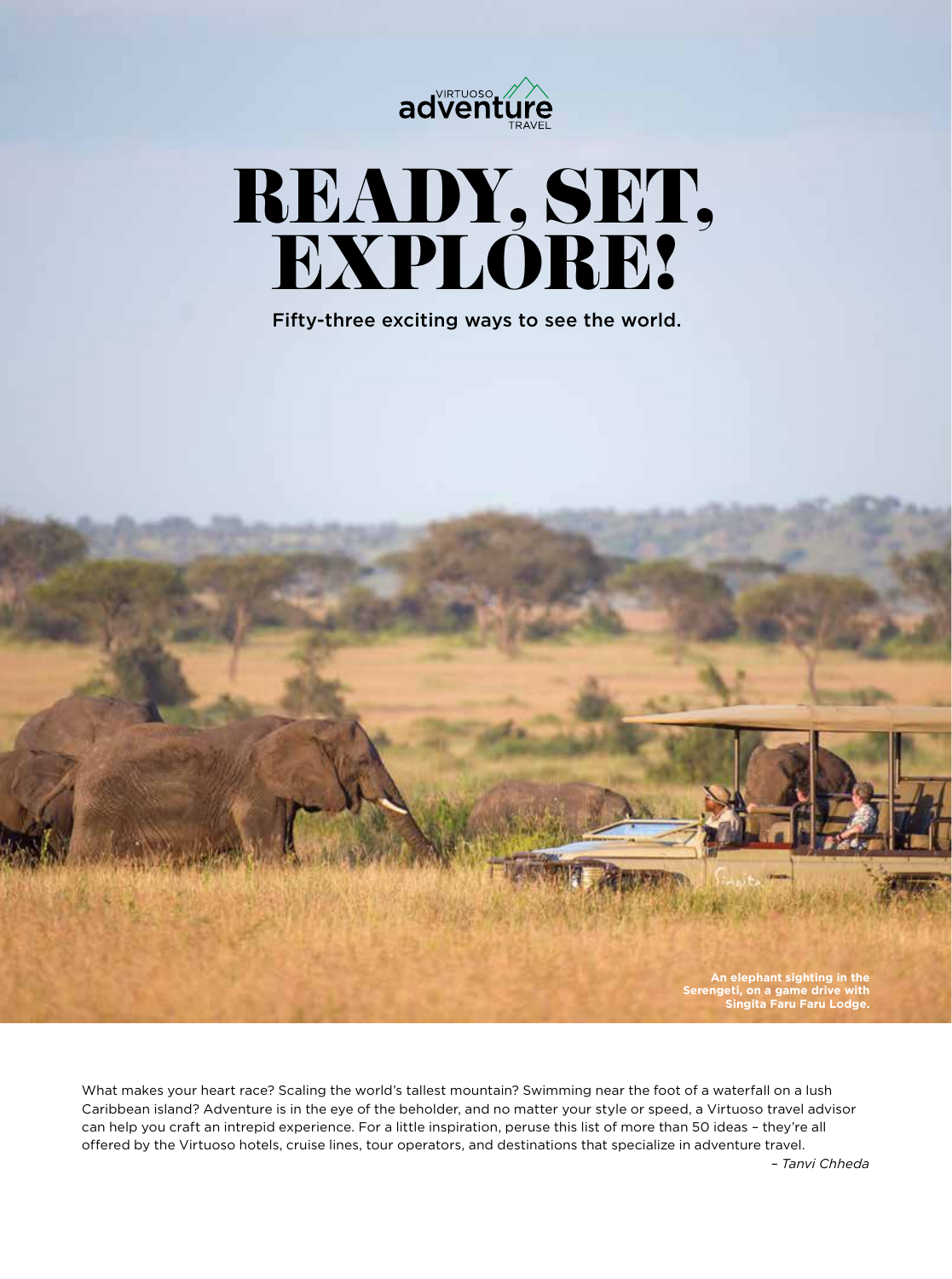

## 1.

#### WITNESS THE GREAT MIGRATION IN TANZANIA.

Millions of wildebeests (plus zebras, antelopes, and more) migrate north from the Serengeti each spring. See it happen on game drives departing from the nine-room Singita Faru Faru Lodge. Bonus: **Singita** supports the nonprofit Grumeti Fund, created to conserve the area's ecosystem.

## 2.

#### BUNGEE JUMP OFF THE VICTORIA FALLS BRIDGE.

The rushing Zambezi River below is the scene of this adrenalineraising, 364-foot drop. The Royal Livingstone Victoria Falls Zambia Hotel by Anantara can

arrange for its guests to make the leap – the 173-room hotel is a quick boat ride away from the bridge.



3.

4.

#### TRACK RHINOS ON FOOT IN NAMIBIA.

Rugged Damaraland is home to the largest population of free-roaming black rhinos in Africa. On an eightday safari with **African Travel**, travelers spend three nights there, plus a few days spotting desert elephants, oryx, giraffes, and more wildlife on the country's arid Skeleton Coast.

## CLIMB MOUNT KILIMANJARO.

Tanzania's Mount Kilimanjaro, the world's tallest free-standing peak, towers at 19,340 feet. National Geographic Expeditions'

eight-day trek follows the lesserknown Lemosho route up the mountain's western side, through rain forests, lava formations, and glaciers along the way to the crater.

## 5.

#### TRAVEL ACROSS MADAGASCAR.

Yes, there's wildlife, but one of the other highlights of Big Five Tours & Expeditions' 11-day Madagascar trip is a visit to the centuries-old kingdom of the Sakalava people in Morondava. Afterward, spend sunset at the iconic Avenue of the Baobabs, lined with the unique trees for which the country is known.



#### SPY ON GORILLAS IN THE WILD.

On a four-day trip through Volcanoes National Park in northwestern Rwanda, guides from **Micato Safaris** lead small groups of travelers into the jungle for memorable, up-close experiences with mountain gorilla families.

## 7.

#### LODGE-HOP IN KENYA. Fairmont Hotels and Resorts'

trio of Kenya properties – the 170 room Fairmont The Norfolk Hotel in Nairobi, 120-room Fairmont Mount Kenya Safari Club, and 51-room Fairmont Mara Safari Club, bordering the Maasai Mara game reserve – let travelers pack urban adventure, enlightening game drives, and topnotch relaxation into one very classic Kenya safari experience.

**Equine adventure at the Fairmont Mount Kenya Safari Club.**

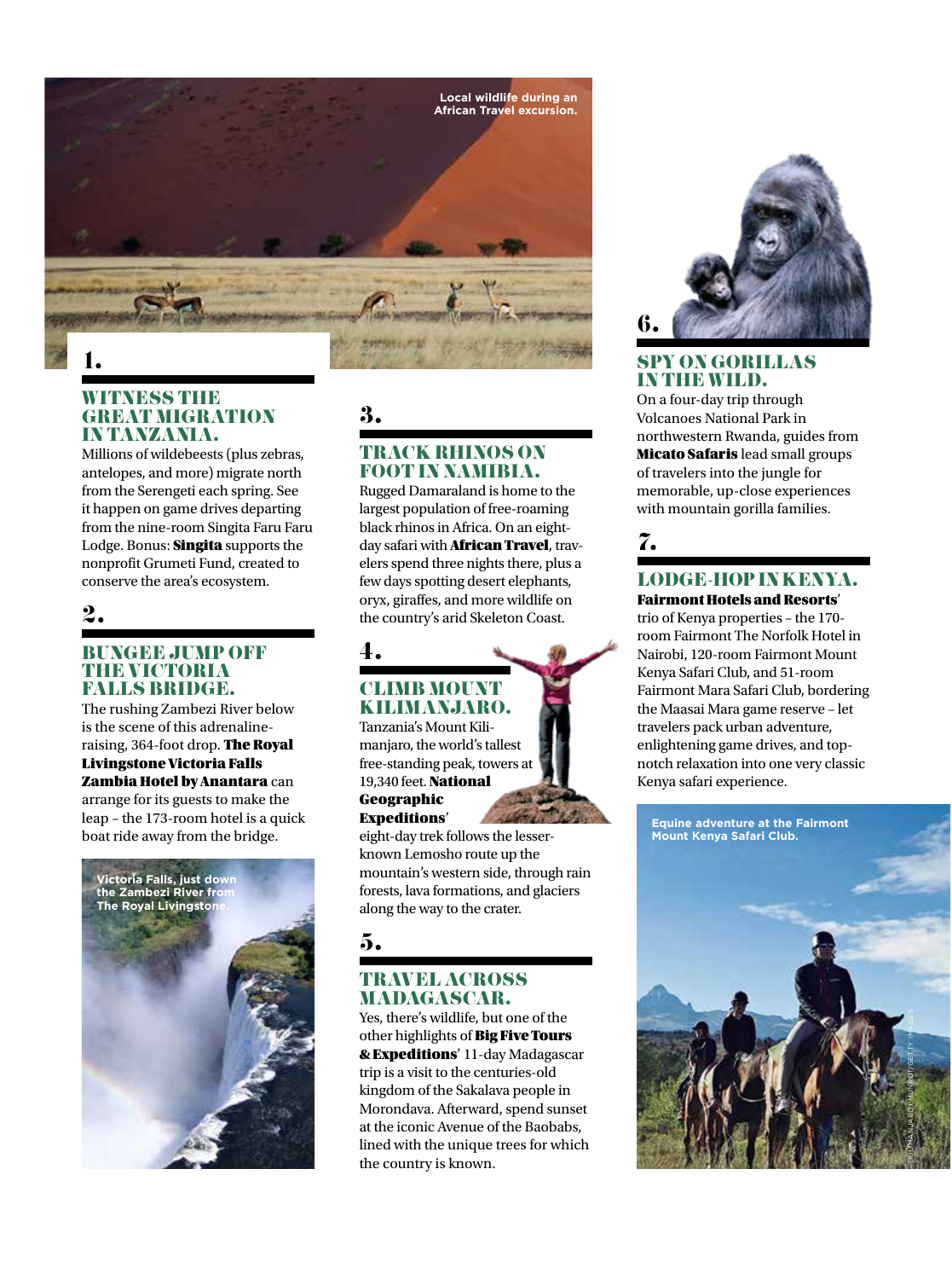**Floating on air with Wilderness Safaris in Zambia.** 

## GO HOT-AIR BALLOON- ING OVER ZAMBIA.

In addition to those bird's-eye views, Wilderness Safaris' weeklong journey to Zambia includes lion sightings in Kafue National Park, game drives along the Zambezi River, a visit to the iconic Victoria Falls, and sleek accommodations in two of the tour operator's tented camps.

#### 9.

#### VISIT NELSON MANDELA'S FORMER PRISON CELL ON ROBBEN ISLAND.

The apartheid era in **South Africa** serves as a lens for understanding the "rainbow nation" today. Learn about this chapter in the country's history on Robben Island, just off the coast of Cape Town, where Nelson Mandela was imprisoned before his release in 1990.

## 10.

#### SIGN UP FOR A SRI LANKAN COOKING CLASS.

On a private, 12-day journey with Remote Lands across this diverse island nation, travelers will explore cave temples in Dambulla, visit tea plantations in the Bogawantalawa Valley, and take a seafood cooking class in coastal Tangalla.





#### 11.

#### HAVE TEA WITH A BERBER FAMILY.

Zegrahm Expeditions' 12-day cultural jaunt through Morocco begins in Rabat with a tour of the Kasbah of the Udayas, followed by visits to the medina in Fez, mosque tours in Casablanca, a drive through the Atlas Mountains, and plenty of sensory overload in Marrakech.



#### SPOT ENDANGERED SNOW LEOPARDS IN LADAKH.

Along with the rare chance to see these animals in the wild, guests will learn about snow leopard conservation efforts on a 13-day Himalayan expedition with andBeyond. The cultural immersion is impressive: Travelers will spend a week living with a local Ladakhi family.

## 13.

## LEARN ABOUT ELE- PHANT CONSERVATION IN THAILAND.

The highlight of a stay at Chiang Saen's 61-room Anantara Golden Triangle Elephant Camp & Resort is the up close and

personal, sustainable experiences with elephants – you'll walk alongside them and watch as they splash around and play.



#### **HIKE TO THE** TIGER'S NEST.

The ancient monastery (whose proper name is Paro Taktsang) is a seventeenth-century temple complex on the site where Buddhism is believed to have originated in Bhutan in the eighth century. Guests staying at the nearby **Amankora Paro** - one of five Amankora lodges in Bhutan – can visit, then return to the property for a spa treatment based on Tibetan wellness philosophies.

## 15.

#### GO SKIING IN JAPAN.

Nagano Prefecture's Hakuba Valley – the site of the 1998 Winter Olympics – wins over powder junkies with its wide range of terrain, vertical rise, and advanced slopes. Tour operator **Alpine Adventures** customizes skiing and snowboarding trips to the area.

**Alpine Adventures takes thrill seekers to the Japanese Alps.**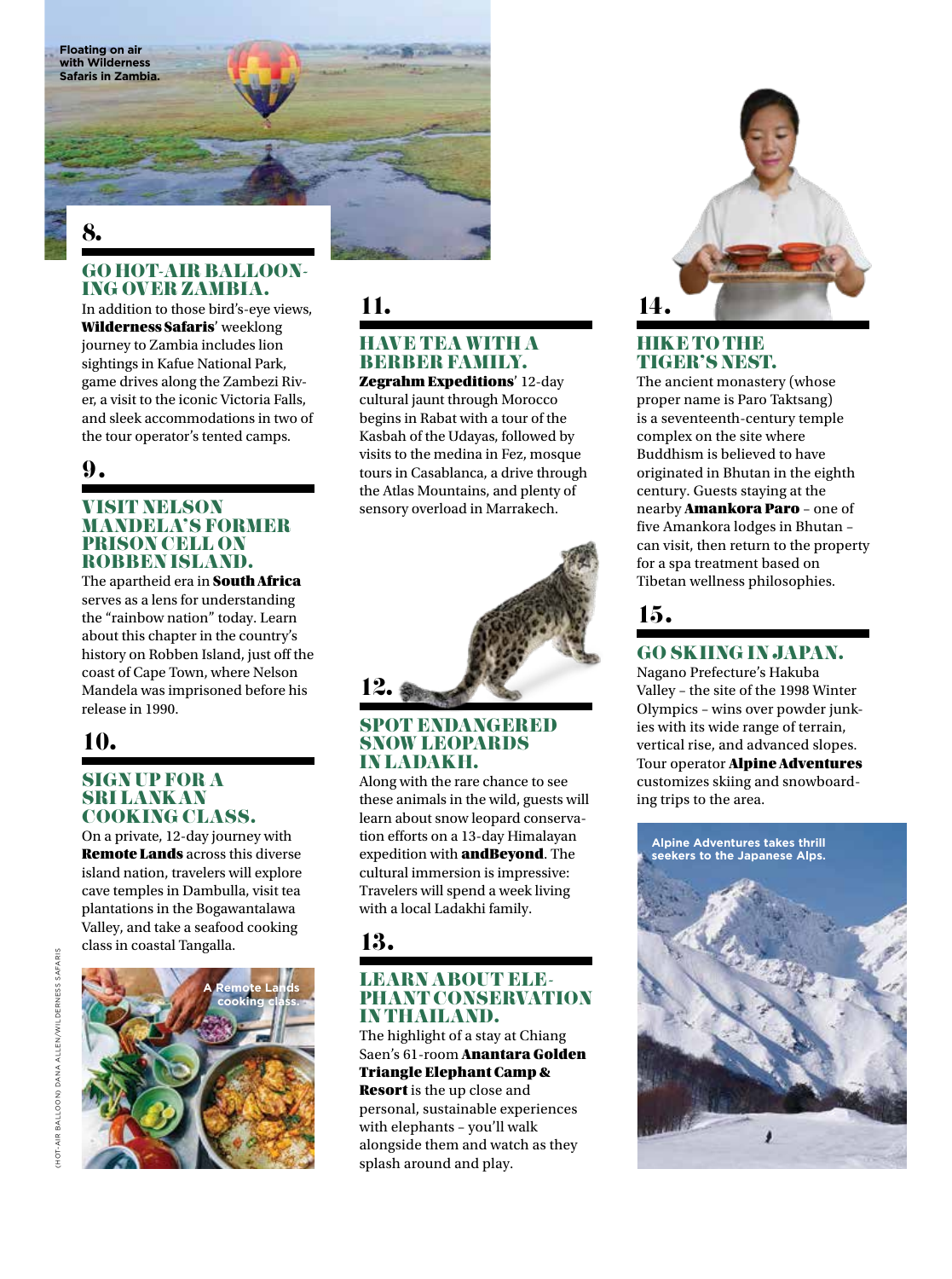#### VISIT AN ORANGUTAN REHABILITATION CENTER IN BORNEO.

At the Semonggoh Wildlife Centre – one stop on Cox & Kings' ten-day immersion in this rugged Southeast Asian island – travelers will learn about the center's successful rehabilitation program, which helps reintroduce orangutans into the wild.



## 17.

#### SOAR OVER MOUNT EVEREST.

On a new ten-day walking adventure in Nepal with **Butterfield** & Robinson, travelers will hike through forests and rice paddies, take a helicopter ride over the Himalayas, and visit several temples and monasteries, including Namo Buddha, one of the county's most sacred Buddhist pilgrimage sites.

## 18.

#### **CRUISE THE** MEKONG RIVER.

An eight-day, Ho Chi Minh Cityto-Siem Reap sailing on **Aqua** Expeditions' 40-passenger *Aqua Mekong* showcases the region's culture and biodiversity through village excursions, a visit to the Prek Toal bird sanctuary, and more. *Departures: Multiple dates, July 5, 2019, to August 28, 2020.*



19.

#### HEAD TO INDIA FOR A TIGER SAFARI.

Search for the elusive Bengal tiger, as well as leopards and wild boars, in the forests of northern India's Bandhavgarh and Kanha national parks on a 14-day trip with Abercrombie & Kent. Travelers will also spend time in the forest of Gir National Park in Gujarat, home to the Asiatic lion.

## 20.

#### CAMP OUT IN THE GOBI DESERT.

Spend two weeks exploring Mongolia with Nomadic Expeditions. Highlights include temple visits in Ulaanbaatar, a traditional Mongolian horseback trek in Bat-Ulzii, and a few adventurous nights overnighting under the stars in the middle of the Gobi Desert.



## 21.

#### SIP YOUR WAY ACROSS SOUTHERN AUSTRALIA.

On Swain Destinations' 12-day jaunt across South Australia and Victoria, travelers will visit the popular wine-growing regions of the Mornington Peninsula and Yarra Valley, hang out with wildlife on Kangaroo Island, and restauranthop in Melbourne.

22.

#### SHARE A TRADITIONAL MEAL IN A MAORI VILLAGE.

Kensington Tours' private, 14-day New Zealand and Fiji exploration is a great introduction to both destinations. Learn about Maori culture in Rotorua, cruise Milford Sound, taste New Zealand syrahs on Waiheke Island, and relax on one of Fiji's Mamanuca Islands.



23.

#### GO WHITE-WATER RAFTING.

On New Zealand's lush North Island, the Tongariro River flows north from Tongariro National Park to Lake Taupo. It offers something for every type of adventure seeker: Raft past volcanic gorges and hidden waterfalls or stay put along the shore and give trout fishing a go.

**New Zealand's Tongariro River.**

(RIVER) GEOFF BILLING/GREAT LAKE TAUPO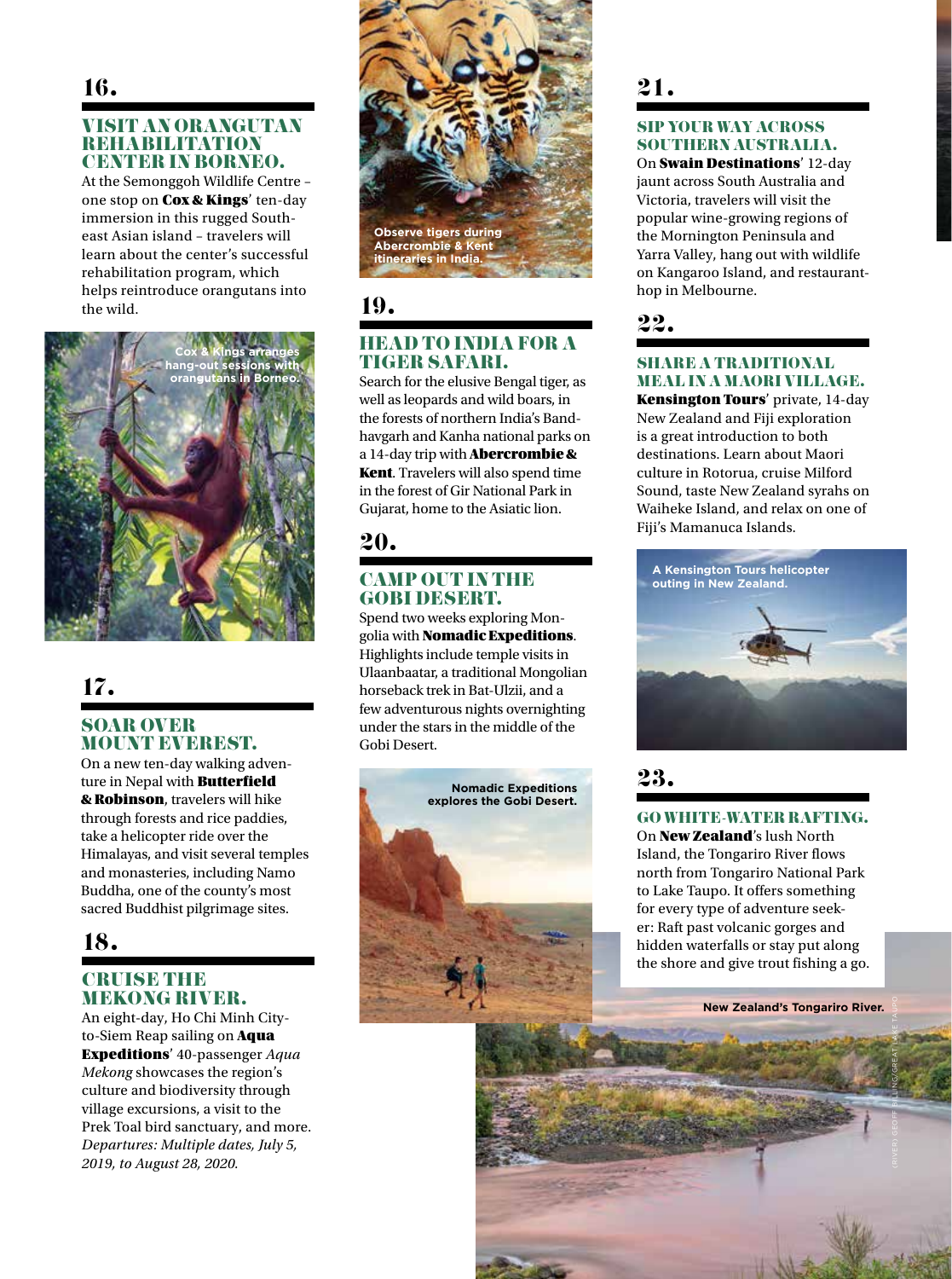**Australia's Uluru.**

## 24.

#### JOURNEY TO THE AUSTRALIAN OUTBACK.

Australia's Northern Territory is known for its rugged landscapes and epic road trips, but no journey there is complete without a visit to Uluru. The red-orange sandstone formation within Uluru-Kata Tjuta National Park is said to have formed 550 million years ago, and is a place of cultural and spiritual importance

## 25.

#### SNORKEL WITH SHARKS.

Travel advisors can work with **Southern World Fiji**, an on-site tour connection in the country, to customize multiday itineraries to the islands. One idea: Spend nine days on Denarau and Davui islands, visiting a Fijian village, kayaking, standup paddleboarding, snorkeling, and relaxing by the pool. (Southern World also customizes travel in Australia and New Zealand.)



#### EMBARK ON A SOUTH PACIFIC EXPEDITION. Silversea Expeditions' 17-day, Lautoka, Fiji-to-Cairns sailing on the 144-passenger *Silver Explorer* calls on remote outposts in Vanuatu, the Solomon Islands, Papua New Guinea, and other locations. The journey pairs intrepid and immersive shore excursions with luxe at-sea accommodations.

*Departure: April 24, 2020.*

## 27.

#### PEDAL THROUGH THE ITALIAN DOLOMITES.

On a six-day, active adventure to Italy with tour operator **Backroads**, travelers will hike across alpine meadows and cycle through dramatic mountain landscapes, all while capping off each evening with *aperitivi*, Michelin-starred meals, and five-star accommodations.



## 28.

#### TREK SPAIN'S FAMOUS CAMINO DE SANTIAGO.

The 485-mile walking path is a pilgrimage for travelers all over the world, and on **GAdventures'** tenday group tour, hikers will conquer the final 62 miles of the trail over the course of several days. (Some pre-trek downtime in Madrid is included.)





#### GO HIKING FOR FONDUE IN GSTAAD.

A highlight of trekking some of the 40,000-plus miles of trails in **Switzerland?** The cozy alpine restaurants found at the tops of peaks all over the country. In Gstaad, an Alps resort town known for its cheese, take the chairlift up to Bergrestaurant La Videmanette for indulgent meals *and* views.

#### **CRUISE THE** NORWEGIAN FJORDS.

On a 12-day, round-trip-from-Bergen, astronomy-themed sailing on Hurtigruten's 919-passenger *Finnmarken*, cruisers visit a planetarium in Tromsø, stop in small towns along the Norwegian coast, and spend time with onboard astronomy experts while looking for the northern lights. *Departures: September 26, October 29, and November 20.*



31.

#### ADMIRE OTHERWORLDLY LANDSCAPES IN ICELAND.

The unspoiled fjords along Iceland's eastern coast – with its towering peaks, stunning waterfalls, and surreal glaciers – are a hiker's dream. Travel advisors can work with Iceland Encounter, a Virtuoso onsite tour connection in the country, to customize private adventures.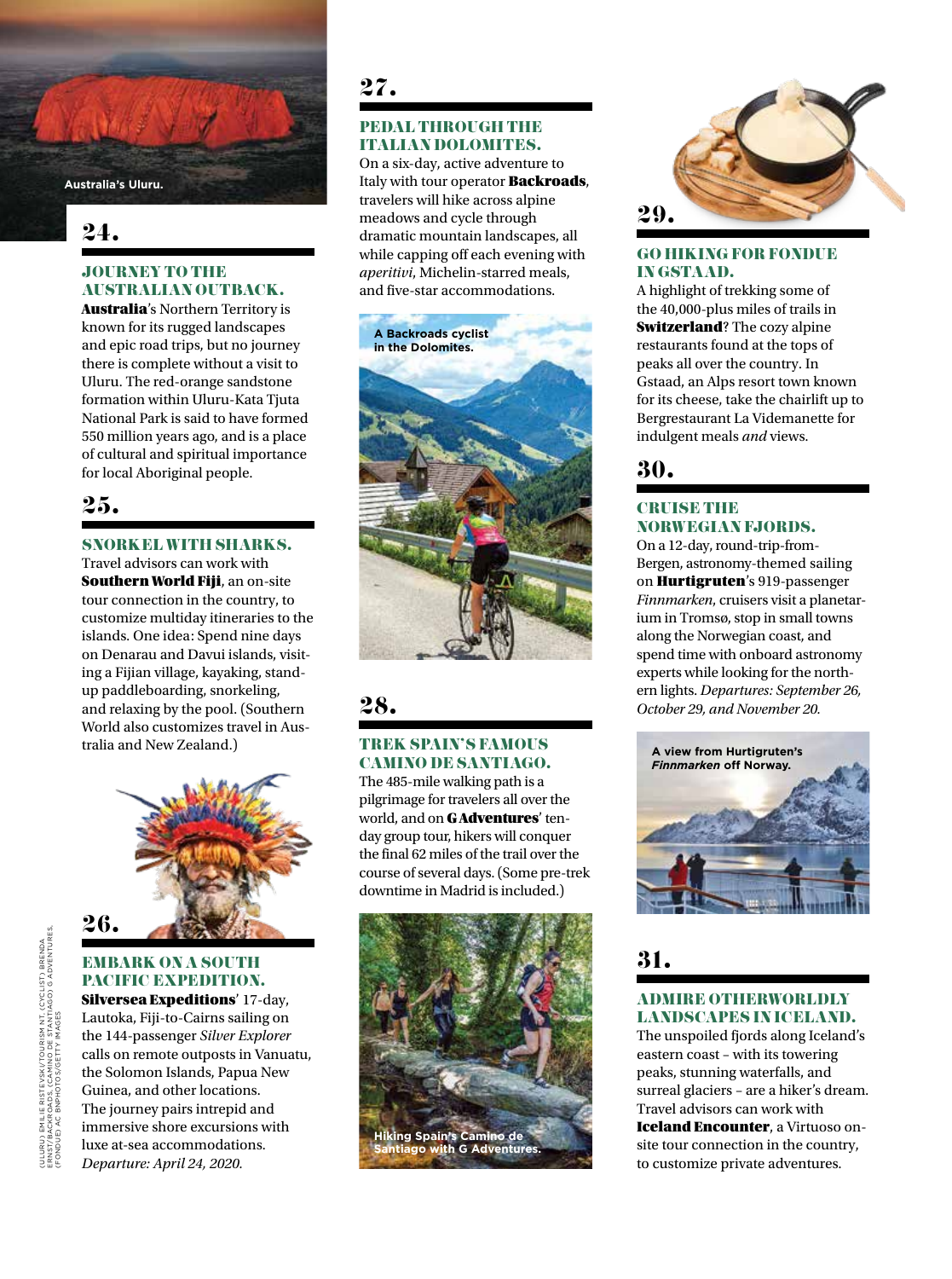## 32.

#### VENTURE TO THE TOP OF THE WORLD.

Head out with **Quark Expeditions** on an 18-day, Oslo-to-Reykjavik Arctic expedition on the 128-passenger *Ocean Adventurer* that calls on Spitsbergen, the largest island in the Norwegian archipelago; the remote Norwegian island of Jan Mayen; Ittoqqortoormiit, Greenland, home to one of the world's most remote communities; and Iceland. *Departure: August 13, 2020.*

**Whale-watching, Australis style.**



## 33.

#### RETRACE DARWIN'S **ROUTE THROUGH** SOUTH AMERICA.

Full of glacier hikes, Magellanic penguin colony sightings, and Zodiac excursions, this nine-day, round-trip-from-Ushuaia Australis cruise on the 210-passenger *Ventus Australis* showcases Patagonia's stark beauty and unique wildlife in spades. *Departures: Multiple dates, September 25, 2019, to April 4, 2020.*

## 34.

#### **SPEND A WEEK IN** THE DESERT.

Chile's Atacama Desert is the world's driest landscape. Guests at the 50-room Explora Atacama – one of several **Explora** adventure lodges in South America – can sign up for horseback-riding tours, stargazing sessions, geyser hikes, and some 40 other active adventures.

## 35.

#### GO BIRD-WATCHING IN THE GALÁPAGOS ISLANDS.

Cruise through Darwin's playground on an 11-day, round-tripfrom-Quito journey with Celebrity Cruises on the 100-passenger *Celebrity Xpedition*. Highlights in-

clude iguana, sea lion, and frigate bird sightings; a visit to a tortoise breeding station on Santa Cruz Island; and two pre-cruise days in Quito. *Departures: Multiple dates, July 4 to December 19.*

## 36.

#### **ADMIRE STREET ART** IN CARTAGENA.

One great way to experience modern culture and ancient history in Colombia: a mural tour through Cartagena's revitalized Getsemani barrio, followed by a multiday trek to the country's Ciudad Perdida (Lost City), a ninth-century archaeological site that predates Machu Picchu.





## 37.

GO ALL OUT IN ECUADOR.

Metropolitan Touring – a Virtuoso on-site tour connection with locations in Colombia, Ecuador, and Peru – can arrange an array of custom South American adventures. On a trip through Ecuador, for example, travelers will zip-line through a cloud forest, cruise the Galápagos Islands, and look for condors and pumas while on a hike through Cotopaxi National Park.

## 38.

#### HIKE PERU'S VIBRANT "RAINBOW MOUNTAIN."

The colorful bands on Vinicunca Mountain (just outside Cuzco) are the result of millions of years of mineral sediment and buildup. Travel advisors can work with LimaTours, an on-site connection in the country, to arrange a two-day trek on the mountain – it's a great add-on to a custom-designed Peru adventure.

39.

#### STAND AT THE EDGE OF A 269-FOOT WATERFALL.

On Ladatco Tours' 11-day exploration of Argentina, travelers learn about the history of the tango in Buenos Aires; visit chocolate shops in Bariloche; and walk along platforms to the Devil's Throat, a standout section of the Iguazú Falls system on the Argentina-Brazil border.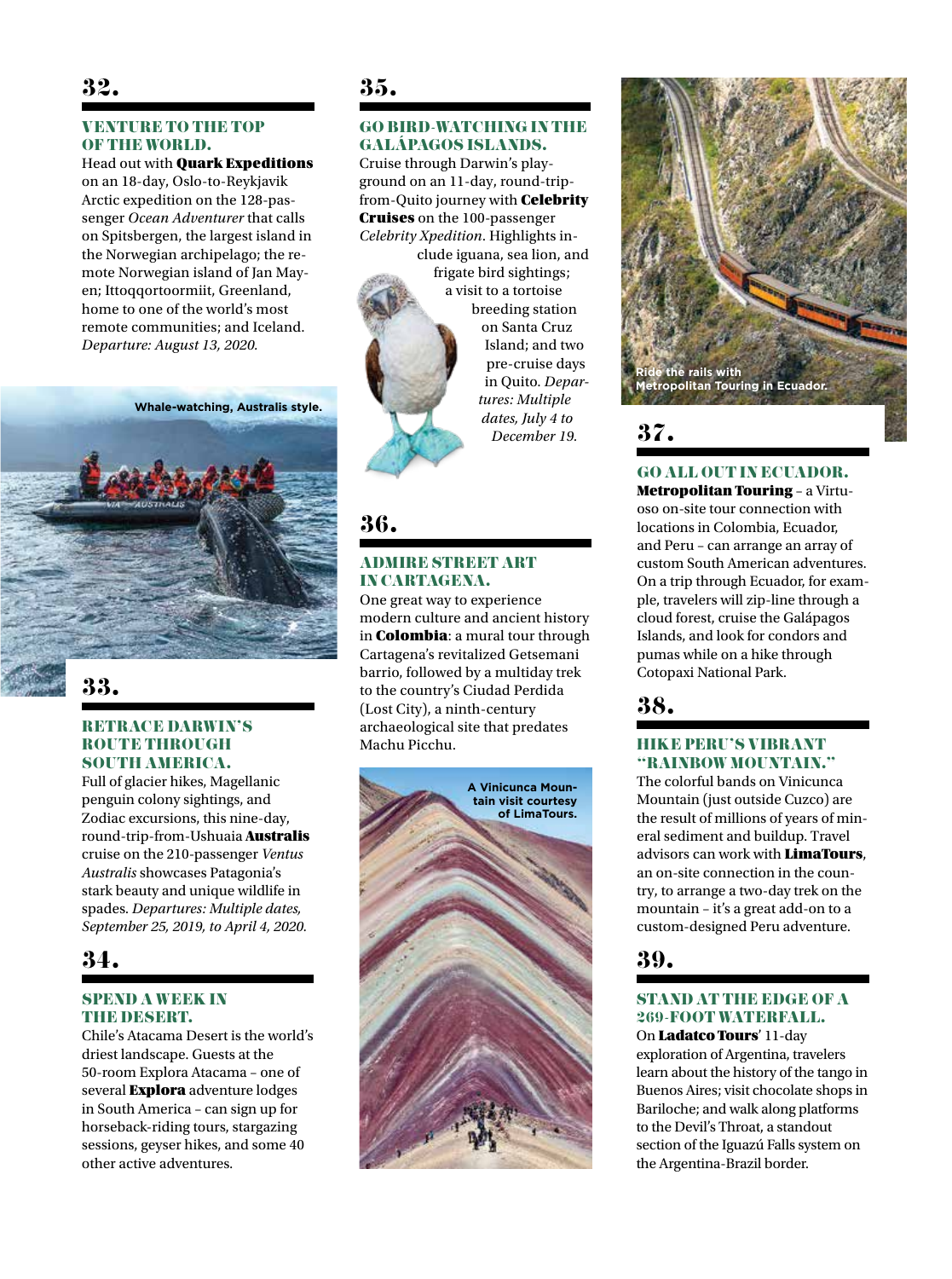

#### SIP COFFEE IN COSTA RICA.

Criss-cross the Central American country on a nine-day group tour with International Expeditions. In addition to taking rain-forest hikes and white-water rafting excursions, travelers learn how coffee beans are harvested and processed at an estate near Arenal and hang out with ocelots, monkeys, and two-toed sloths in Monteverde's Curi Cancha Reserve.

## 41.

#### **ASCEND 12,500 FEET** ABOVE SEA LEWELTO LAKE TITICACA.

After a few days of visiting **Peru**'s Machu Picchu and the Sacred Valley – and adjusting to the area's high altitude – plan a trip south to Lake Titicaca, the world's highest navigable lake. It's a serene, less-explored area of the country that's home to Inca ruins, lakefront lodges, and some 100 artificial islands created by the indigenous Uros people.



## 42.

#### DANCE THE RUMBA IN HAVANA.

On a nine-day exploration of Cuba with **Rico Tours**, travelers spend a few days in Havana visiting Ernest Hemingway's former home, learning about the history of rumba, and exploring UNESCO-protected Old Havana. The rest of the trip is dedicated to the countryside and the beach, from the verdant Viñales Valley to the tropical Hicacos Peninsula.

## 43.

#### HEAD TO BAJA CALIFORNIA FOR A SURF LESSON.

Los Cabos, Mexico, is home to an annual professional surfing competition; adrenaline enthusiasts from all over come here to catch a wave. Most hotels in the area can arrange lessons – or, for something more laid-back, boat out to The Arch, the area's iconic natural rock formation.



## 44.

#### SOAK IT ALL UP IN THE DOMINICAN REPUBLIC.

On the island's north side, the 27 *charcos* (pools) fed by Damajagua River waterfalls are a popular place for zipping down natural limestone waterslides. The 50-room Casa Colonial Beach & Spa, an hour's drive away on Playa Dorada, can arrange a day-trip.

## 45.

#### WHALE-WATCH ON MEXICO'S SEA OF CORTÉS.

Jacques Cousteau once called this body of water the world's aquarium, and on an eight-day, round-trip-from-San José del Cabo sailing on **UnCruise Adventures'** 88-passenger *Safari Endeavour*, cruisers can keep an eye out for dolphins; fin, blue, and sperm whales; mobula rays; and plenty of reef fish. *Departures: Multiple dates, December 21, 2019, to April 4, 2020.* 

## 46.

#### TAKE AN ADULTS-ONLY **GETAWAY TO THE** SAN JUAN ISLANDS.

Three hours north of Seattle (via car and ferry), Washington's idyllic San Juan Islands are an ideal setting for a restorative, adults-only retreat. Kayak, hike, bike, *and* enjoy some of the area's best seafood and wine on Austin Adventures' sixday group adventure.

## 47.

#### **EXPLORE THE** CANADIAN ROCKIES.

These snowcapped peaks are a haven for hiking, white-water rafting, skiing, and more. All of the Fairmont Hotels & Resorts in Canada's western mountain region – the 757-room Fairmont Banff Springs, 552-room Fairmont Chateau Lake Louise, 442-room Fairmont Jasper Park Lodge, and 528-room Fairmont Chateau Whistler – can arrange heart-racing activities.





**in the Sea of Cortés.**